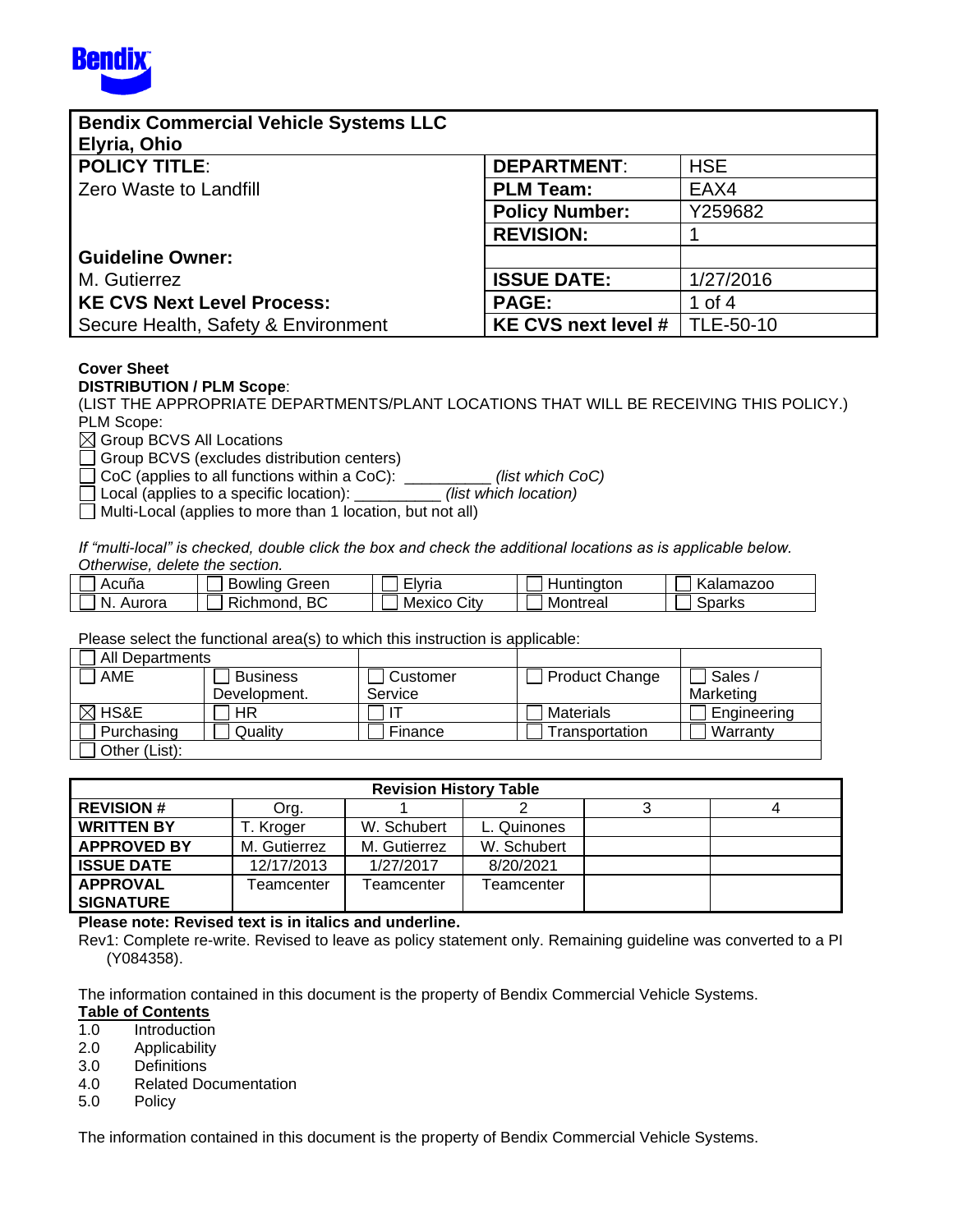

| Type      | <b>KE-TEX Process No.</b> | Policy (PO) Title      | <b>Valid for</b>           | <b>Executed in</b>   | Approved by        | Rev | Land. |
|-----------|---------------------------|------------------------|----------------------------|----------------------|--------------------|-----|-------|
| <b>PO</b> | TLE-50-10,<br>Y259682     | Zero Waste to Landfill | <b>GRP BCVS</b><br>ALL LOC | <b>All Locations</b> | Maria<br>Gutierrez |     | US    |

# **1.0 PURPOSE**

The purpose of this policy is to provide a corporate definition and goals for "Zero Waste to Landfill" (or Landfill-Free) that apply for all Bendix locations, as there is no universally accepted standard, Landfill-free is part of a larger "Zero Waste" aspiration. A roadmap on how to achieve zero waste is provided in the related documents.

# **2.0 APPLICABILITY**

Applies to all Bendix owned and operated facilities.

## **3.0 DEFINITIONS**

3.1 see [Y144687](http://a2wls.grp.knorr-bremse.com:3131/GetCVSPLMProcDoc.htm?id=Y144687&language=US) Waste Definitions & Reporting Guideline.

## **4.0 RELATED DOCUMENTATION**

- 4.1 **[Y082501](http://a2wls.grp.knorr-bremse.com:3131/GetCVSPLMProcDoc.htm?id=Y082501&language=US)** Waste Management
- 4.2 [Y259969](http://a2wls.grp.knorr-bremse.com:3131/GetCVSPLMProcDoc.htm?id=Y259969&language=US) Managing Spent Material A Roadmap to Zero Waste
- 4.3 [Y144701](http://a2wls.grp.knorr-bremse.com:3131/GetCVSPLMProcDoc.htm?id=Y144701&language=US) KPI Percent Diverted from Landfill (%DFL)

## **5.0 POLICY**

Disposing of spent materials in landfills causes significant environmental impact including air, water, and soil pollution, as well as the discharge of both carbon dioxide and methane into the atmosphere. In addition, the use of landfills carries a long-term business liability associated with the potential for future failure within the landfill system. It is the desire for Bendix facilities to eliminate the use of landfills for spent material disposition wherever feasible.

- 5.1 Corporate Definition: It is important to define the spent materials that are included, those that are NOT included, as well as the approved diversion methods.
	- 5.1.1 Spent materials included:
		- All those identified and described in [Y144687](http://a2wls.grp.knorr-bremse.com:3131/GetCVSPLMProcDoc.htm?id=Y144687&language=US) Waste Definitions & Reporting Guideline Spent materials include:
			- Industrial Waste: (hazardous, non-hazardous, universal, bio-hazardous)
			- Non industrial waste: Trash (MSW), cafeteria trash, yard trash
			- Recovered material: (recycled metals and recycled materials, reused)
		- Generated from ongoing, day-to-day operations, including episodic/periodic events such as equipment cleanouts, malfunctions,
		- Non-conforming material (including unused chemicals), scrap metal
		- Generated from onsite cafeteria unless it is managed by a  $3<sup>rd</sup>$  party contractor/vendor.
		- Generated from one-off or sporadic non-operation events such as onsite company employee events, document clean up, 5s, equipment decommissioning, etc.
	- 5.1.2 Spent materials NOT included:
		- Materials from onsite environmental remediation activities/projects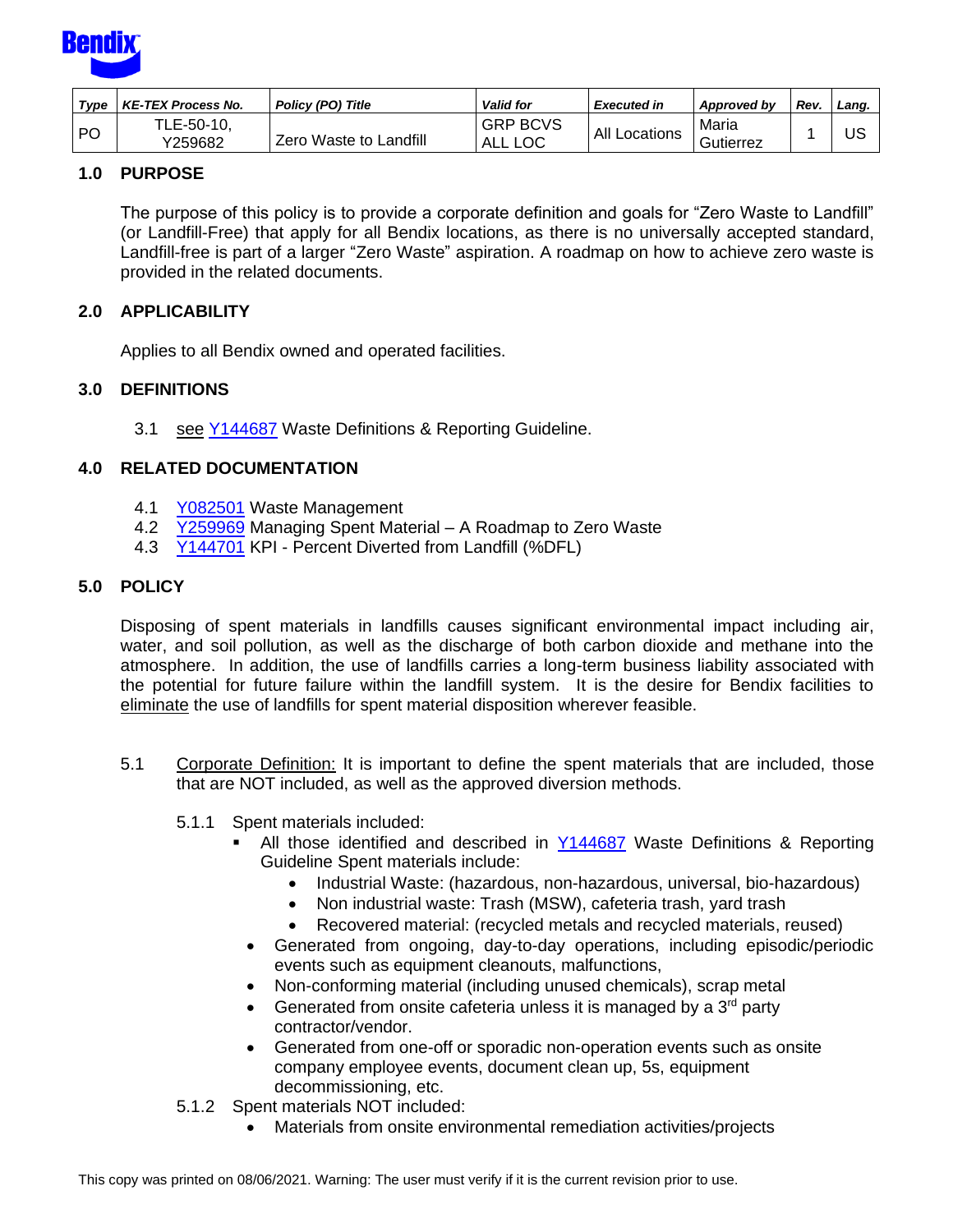

| Type | <b>KE-TEX Process No.</b> | Policy (PO) Title      | <b>Valid for</b>           | <b>Executed in</b>   | Approved by        | Rev | Land. |
|------|---------------------------|------------------------|----------------------------|----------------------|--------------------|-----|-------|
| PO   | TLE-50-10,<br>Y259682     | Zero Waste to Landfill | <b>GRP BCVS</b><br>ALL LOC | <b>All Locations</b> | Maria<br>Gutierrez |     | บร    |

- Generated from one-off construction and demolition activities (must have to have its own program and tracking methodology)
- Generated from plant closures
- Industrial regulated wastes that that local legal regulations requiring it to be landfilled OR where no recycling alternatives exist are exempt from inclusion. Quantity must NOT exceed 1 percent, by weight, of the facility's total annual industrial waste generation or be < 1,000 kg (2200 lbs) annually.
- 5.1.3 Boundaries for our definition are the point where a recycling, treatment or disposal facility accepts our waste. Waste generated by the waste handler is not included. (i.e. Byproduct materials from off-site recycling, reclamation or processing center, ashes generated from waste-to-energy).
- 5.1.4 Bendix approved methods of spent material diversion from landfill as defined [Y144687](http://a2wls.grp.knorr-bremse.com:3131/GetCVSPLMProcDoc.htm?id=Y144687&language=US) Waste Definitions & Reporting Guideline and described in [Y259969](http://a2wls.grp.knorr-bremse.com:3131/GetCVSPLMProcDoc.htm?id=Y259969&language=US) Managing Spent Material – A Roadmap to Zero Waste include:
	- Source Reduction
	- Reuse
	- Recycling
	- Composting.
	- Waste to Energy
	- Incineration
- 5.2 Corporate Key Performance Indicator (KPI): Bendix has chosen a positive metric (avoidance) as the key metric to track performance against this policy.
	- The KPI calculation is defined in Y144701 % Diverted from Landfill (%DFL)
- 5.3 Corporate Designation Levels: The following levels have been established by Bendix 5.3.1 Basic Landfill Waste Diversion (%DFL = 80%)
	- Basic level of performance expected from all locations. Once a site has reached this level, site can start communicating/publicizing diversion rates.
	- 5.3.2 Zero Industrial Waste to Landfill (%DFL = 100% for Industrial Waste ONLY)
		- Site reaches this level when 100% of Industrial waste generated is disposed through any of the approved spent material diversion methods.
	- 5.3.3 Zero Waste to Landfill: (%DFL = 100% for ALL spent material)
		- Site reaches this level when 100% of included spent material is disposed through any of the approved spent material diversion methods.
- 5.4 Site Qualification Process:
	- 5.4.1 To request designation, site must have demonstrated required level of performance for a minimum of 3 consecutive months.
	- 5.4.2 Corporate will the review site performance records and conduct an audit to validate performance.
		- If site has industrial regulated waste going to landfill, validation audit will review materials and applicable regulations to verify regulatory requirement and confirm no alternatives for diversion are available.
	- 5.4.3 Site will earn designation level after successful audit validation AND 6 consecutive months of demonstrated performance.
	- 5.4.4 Sites should continuously improve their waste-reduction efforts even after becoming landfill-free (Zero Waste to Landfill) by seeking ways to design out waste versus

This copy was printed on 08/06/2021. Warning: The user must verify if it is the current revision prior to use.